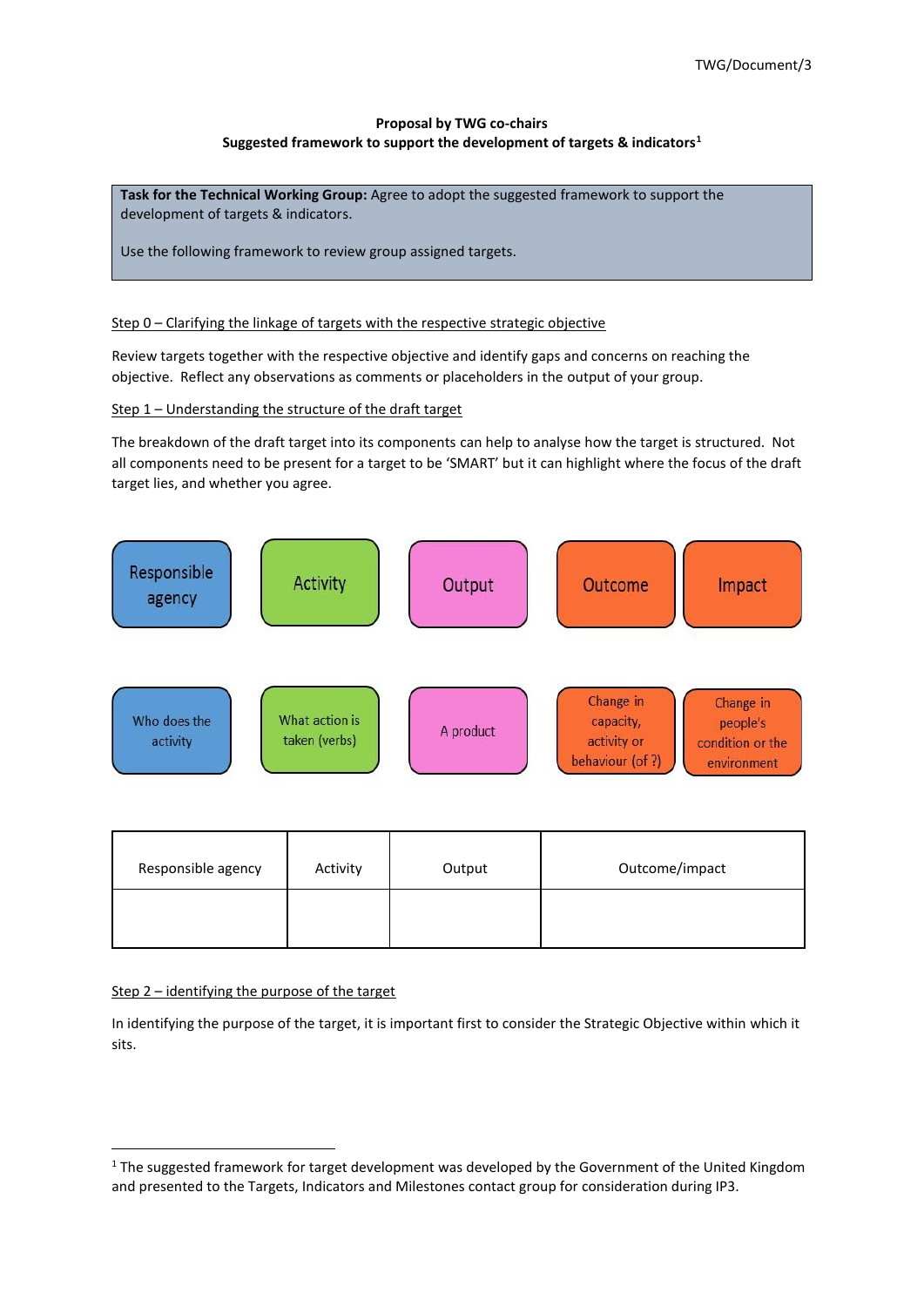## Step 3: Make it **SMART**

## **S**pecific:

- What data and information?
- What is 'comprehensive'?
- Who makes the data available?
- What 'sufficient' and 'knowledge'?
- Available and accessible to who?

# **M**easurable:

- What is the ideal indicator?
- What can realistically be measured?
- What indicators already exist?
- What is the baseline?
- Is this draft target measurable?

## **A**chievable:

- Does the target accurately specify the amount or level of what is to be measured in order to meet the objective?
- Are there any challenges or constraints undermining achievability of the target (regional or sector related issues)?

### **R**elevant

- Is the target relevant to the Strategic Objective?
- Is the target relevant to other Strategic Objectives or targets?

### **T**imebound

– What is the date by which this must be achieved?

## Step 4- Identify 2-5 indicators per target

The *Mapping Exercise of existing global and regional data and indicators that could be relevant for the Beyond 2020 Framework* should guide the identification of indicators.

\_\_\_\_\_\_\_\_\_\_\_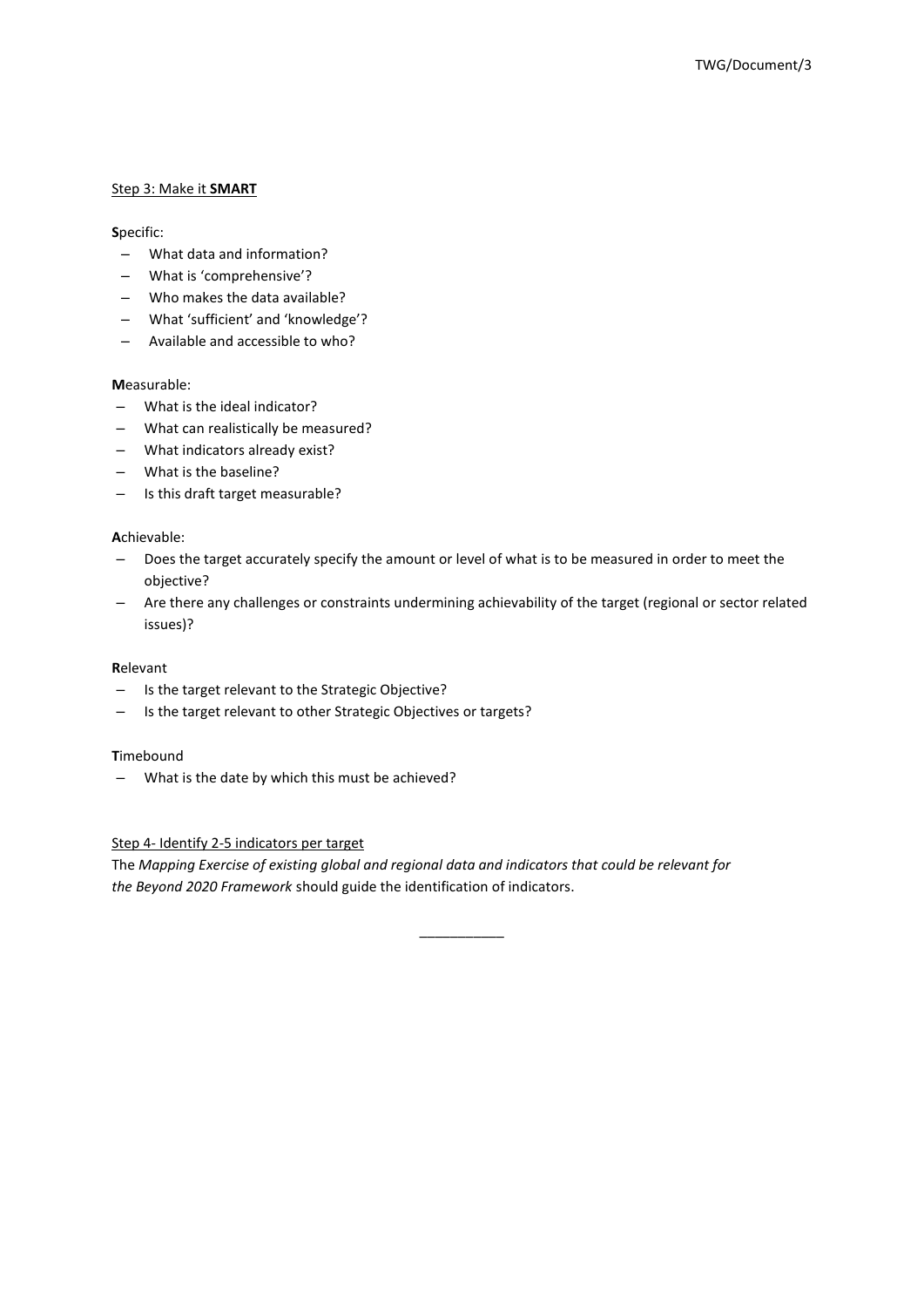#### Example: Target B1

**Target B1: Comprehensive data and information for chemicals on the market are available and accessible, including information and data on properties, health and environmental effects, uses, hazard- and riskassessment results and risk-management measures, monitoring results and regulatory status throughout their life cycle.**

| Responsible<br>agency | Activity                                                              | Output                                                                                                                                                                  | Outcome/impact |
|-----------------------|-----------------------------------------------------------------------|-------------------------------------------------------------------------------------------------------------------------------------------------------------------------|----------------|
|                       | Comprehensive data and<br>information are available<br>and accessible | Information and data on properties,<br>health effects, environmental effects,<br>uses, hazard and risk assessments, risk<br>management measures, monitoring<br>results. |                |

- From this we notice that no responsible agency is highlighted. Responsibility for action has to be clear in order for a target to be met, however this could be laid out in the target, in the indicators or in the overarching document within which the target sits.
- There is also no outcome or impact included, however it is noted that the use of such data and information is implicit in targets B2, B3, B4, & B5. Consideration of the impact of this target could be considered here.
- It is obvious that much of the text is focused on highlighting the different types of priority data that should be available and accessible. This makes the target rather long.

### Step 2 – identifying the purpose of the target

In identifying the purpose of the target it is important first to consider the Strategic Objective within which it sits:

# *Strategic Objective B: Comprehensive and sufficient knowledge, data and information are generated, available and accessible to all to enable informed decisions and actions*

Target B1: **Comprehensive data and information** for chemicals on the market are **available and accessible**, including information and data on properties, health and environmental effects, uses, hazard- and riskassessment results and risk-management measures, monitoring results and regulatory status throughout their life cycle.

The common words to both the Strategic Objective and draft target are highlighted. Comprehensive data and information being available and accessible could be considered the primary focus of this target.

Doing this exercise for the other targets in the Objective highlights whether any aspects of the Objective are not covered by a target.

- It is noted that 'informed decisions and actions' are implicit in draft targets B2-5.
- 'Sufficient knowledge' is not included in any other draft target. It is therefore included here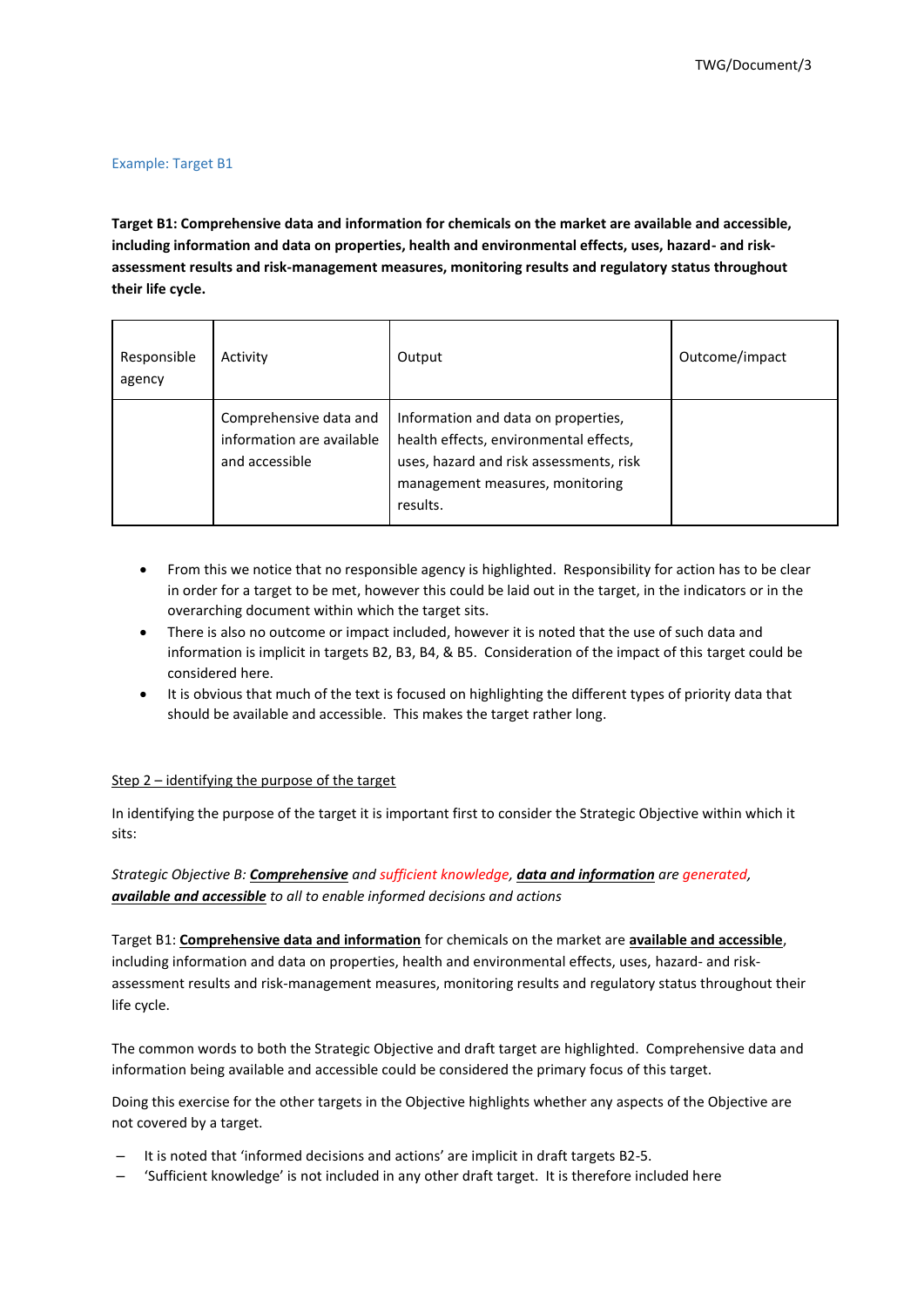– 'Generated' is not included in any other draft target. It is therefore included here.

Interim target no.1: *Comprehensive data and information and sufficient knowledge is generated, available and accessible.*

### Step 3: Make it **SMART**

**S**pecific:

- What data and information?
	- o High-level chemicals on the market throughout their life cycle
	- o Detail including information and data on properties, health and environmental effects, uses, hazard- and risk-assessment results and risk-management measures, monitoring results and regulatory status
- What is 'comprehensive'?
	- o At a minimum, including information and data on properties, health and environmental effects, uses, hazard- and risk-assessment results and risk-management measures, monitoring results and regulatory status
- What market?
	- o The global market
	- Who makes the data available?
		- o Given the definition of 'comprehensive data' above, industry and regulators.
- What 'sufficient' and 'knowledge'?
	- o Knowledge of chemicals, however this does not add to the more specific terms 'data' and 'information', so is removed. 'Sufficient' is therefore also removed (and noted to be hard to define and measure).
- Available and accessible to who?
	- o The stakeholders outlined in Objectives B2-5, for the purposes outlined in those targets

Best Practice is not to include the detail in a target. A target should be short, concise and easily communicable. Alternative placements include in footnotes, supplementary guidance documents or, as in this case, in the indicator.

Interim target no.2: *Industry and regulators generate comprehensive data and information on chemicals on the global market, throughout their lifecycle, and make it available and accessible.*

More information on the purpose and the users of the data is not needed, since these are implicit in the following targets.

### **M**easurable:

– What is the ideal indicator?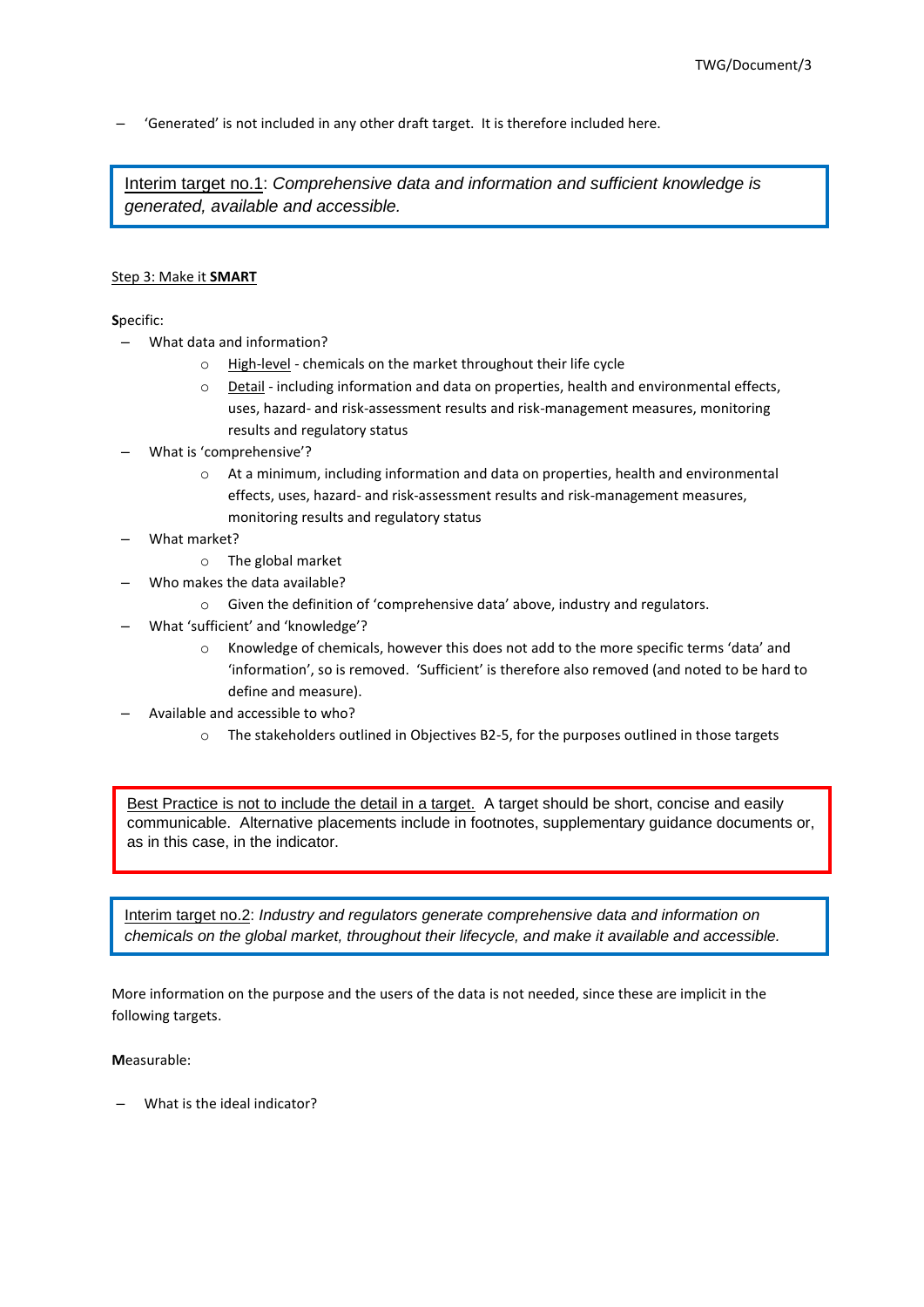- $\circ$  The number/percentage<sup>2</sup> of chemicals on the market, at every stage of their lifecycle, that have data and information on properties, health and environmental effects, uses, hazardand risk-assessment results and risk-management measures, monitoring results and regulatory status available and accessible.
- What can realistically be measured?
	- o The number of chemical data and information repositories or navigators available for public use. ('available')
	- $\circ$  The number of chemicals on these repositories or navigators with information and data available on properties, health and environmental effects, uses, hazard- and risk-assessment results and risk-management measures, monitoring results and regulatory status at every stage of their lifecycle. ('available' & 'comprehensive')
	- o The number of visitors / downloads at these repositories, split by stakeholder or sector. ('accessible')
- What indicators already exist?
	- o Number of countries with national chemical inventories (existing IOMC indicator PRTR)
	- o Number of countries that have ratified the Aarhus Convention on Access to Information
- What is the baseline?
	- o The first year of measurement of the indicator(s)
- Is this draft target measurable?
	- o Yes, for the most part.

### **A**chievable:

- Can comprehensive data and information on chemicals on the market, throughout their lifecycle, be made available and accessible?
	- o Yes!

### **R**elevant

- Is the target relevant to the Strategic Objective?
	- o We based the draft target wording on text from the Strategic Objective, so yes.
- Is the target relevant to other Strategic Objectives or targets?
	- $\circ$  This target relies on targets B2 B5 to explain the users, uses and impact of this data being made available
	- o D5: *Industry associations promote change towards sustainability and the safe management of waste and of chemicals and consumer products throughout their life cycles, including in sharing information and building the capacity of small and medium-size enterprises to reduce risks.*
	- $\circ$  Suggested response: If the overlap serves no purpose then delete it from D5. If it is key, keep it and share an indicator.

### **T**imebound

– What is the date by which this must be achieved?

<sup>&</sup>lt;sup>2</sup> Percentage can only be used if we know the total number of chemicals on the global market.